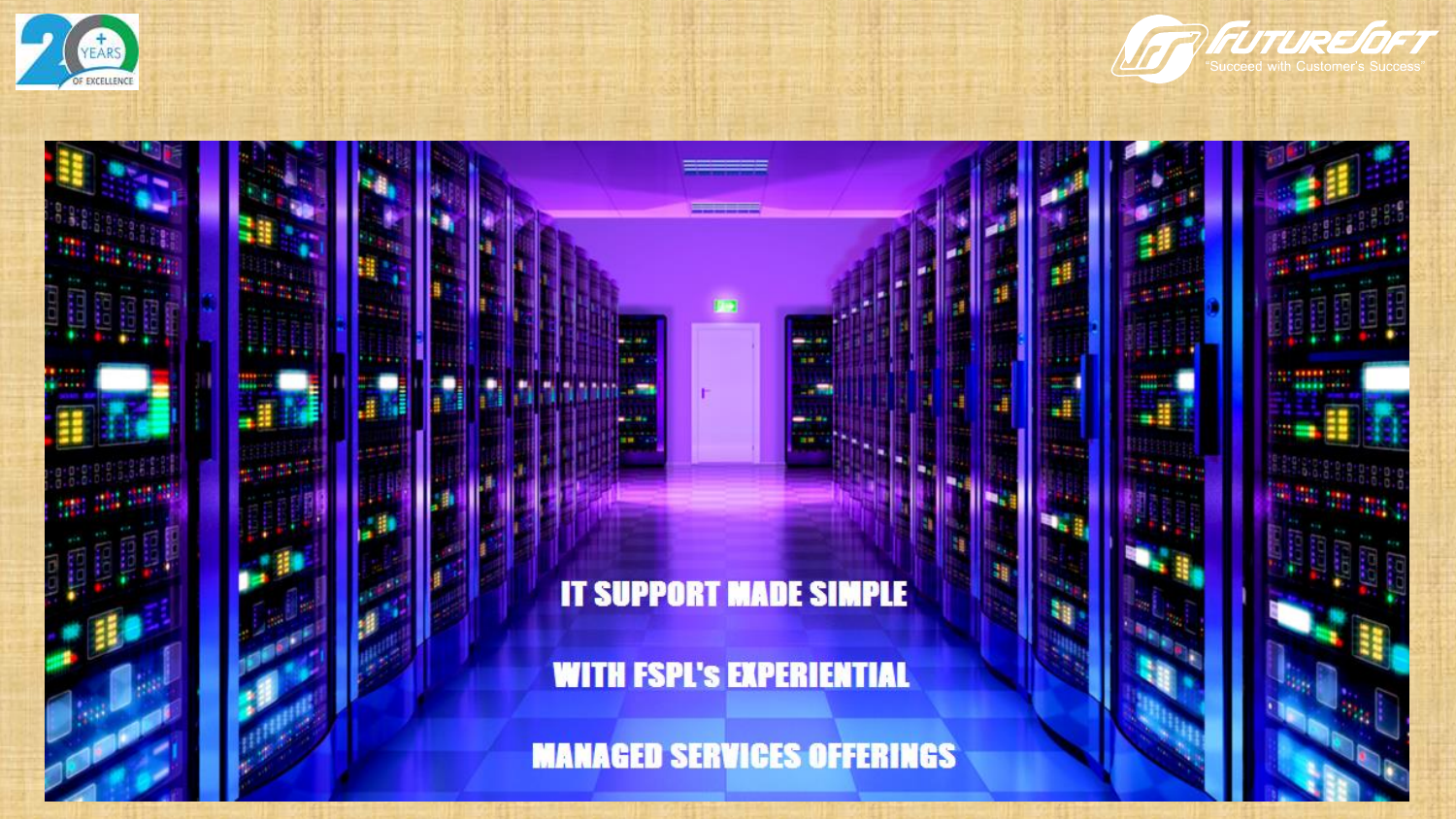**FSPL's proven Managed Services delivery models are based on mutually agreed SLA's and are targeted at high availability of infrastructure, Applications, better efficiency and greater safety outlook.**

**For continuous improvement, FSPL Managed Services includes Change Management, Frequent service and Resource Productivity Reviews.**

**FSPL is currently managing 2 Lakh+ tickets per month. Total strength of 700+ On-Premise Engineers present in 27+ cities of India and growing at a rapid pace quarter on quarter.**

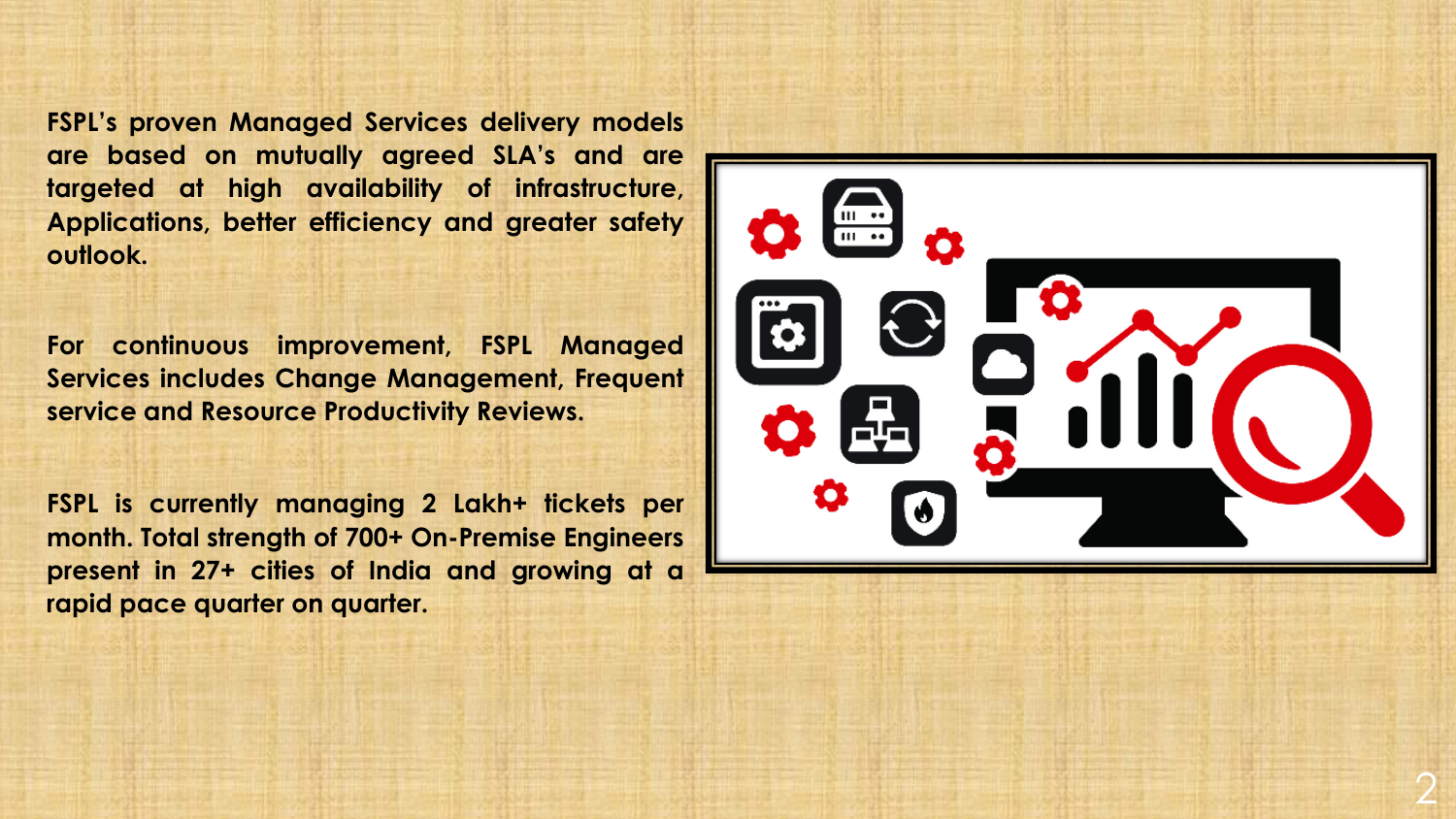# **Our Key Service Inclusions**

#### **Hardware Support**

*Simplification of IT Support Management*

 **Problem isolation with efficient resolution Support on new installations and upgrades Support for replacing defective parts Support on IT equipment with warranty Configuration of Systems, Servers etc. Vendor Management**



#### **Software Support**

**Prompt, organised and continuous support is rendered** 

**Servers / Desktop Operating system**

 **Middleware like Mail Messaging, Groupware, Virus Protection, NMS support**

 **Close watch to ensure users receive pre-configured desktops as per standards**

**Software Patch Management**

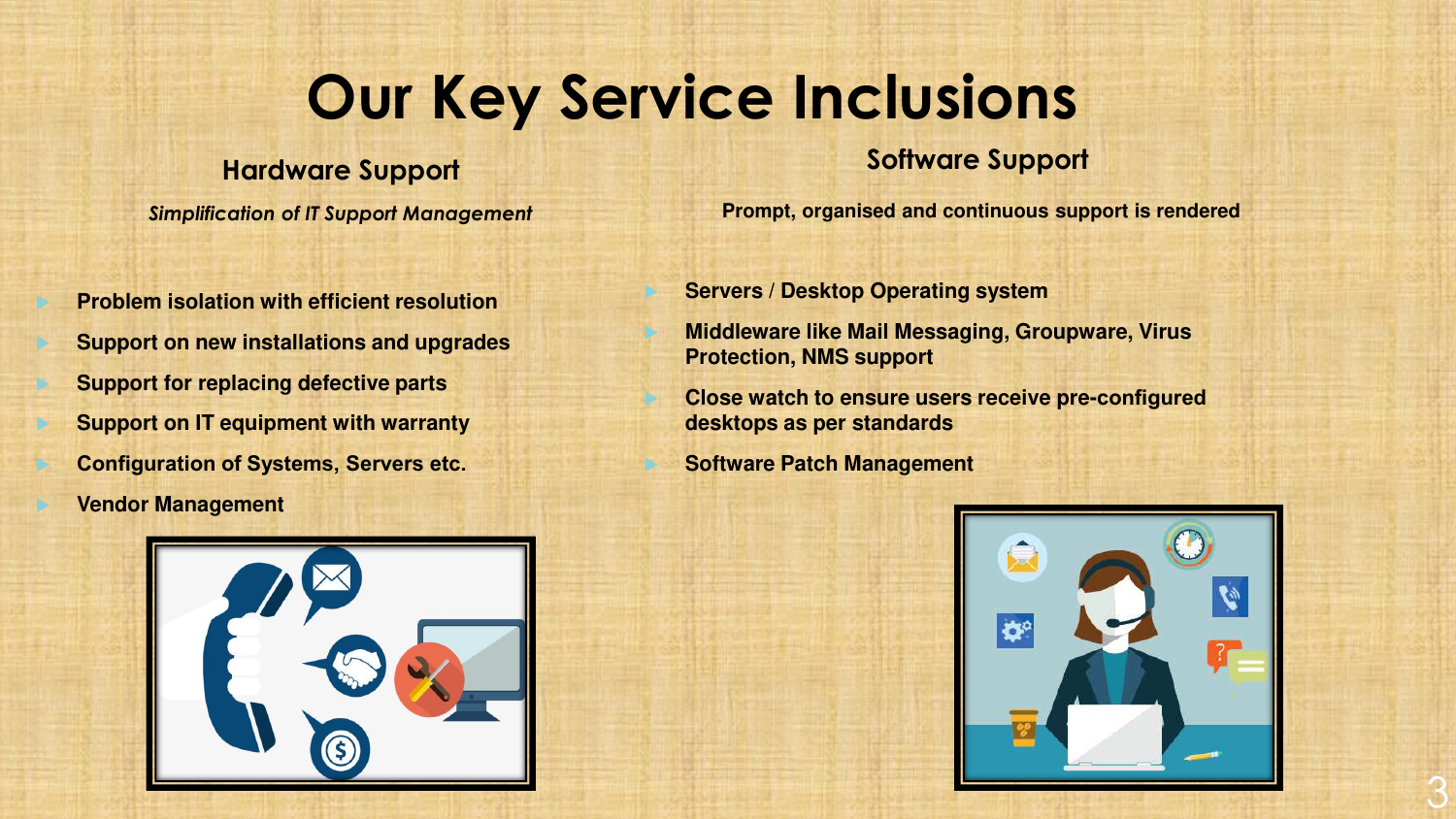#### **Help Desk Management**

*Speed Up Ticket Resolution with Smart Automations*

• **Incident management on basis of ITIL (Information Technology Infrastructure Library)**

• **Ability to assign support tickets, keep users informed of the ticket status**

• **Adherence to agreed SLA's**

• **MIS extraction and publication on agreed format & timelines** • **Analysis on calls statistics**

• **Announce and manage with resolution on every Norm violation**

• **Change Management Transformation**



**Change Management process** *within ITIL framework*

• **Through change management, we quickly work on improvisation of infrastructure quality to reduce service disruption, and be more responsive to the business.**

• **Usage of standardized methods and procedures to ensure efficient and prompt handling of all changes.**

• **Recording of all changes.**

• **Minimizing overall business risk.**

• **Respond to customers' changing business requirements, maximize value and reduce the number of incidents, disruptions, and rework.**

• **Respond to businesses for changes, aligns services with business needs.**

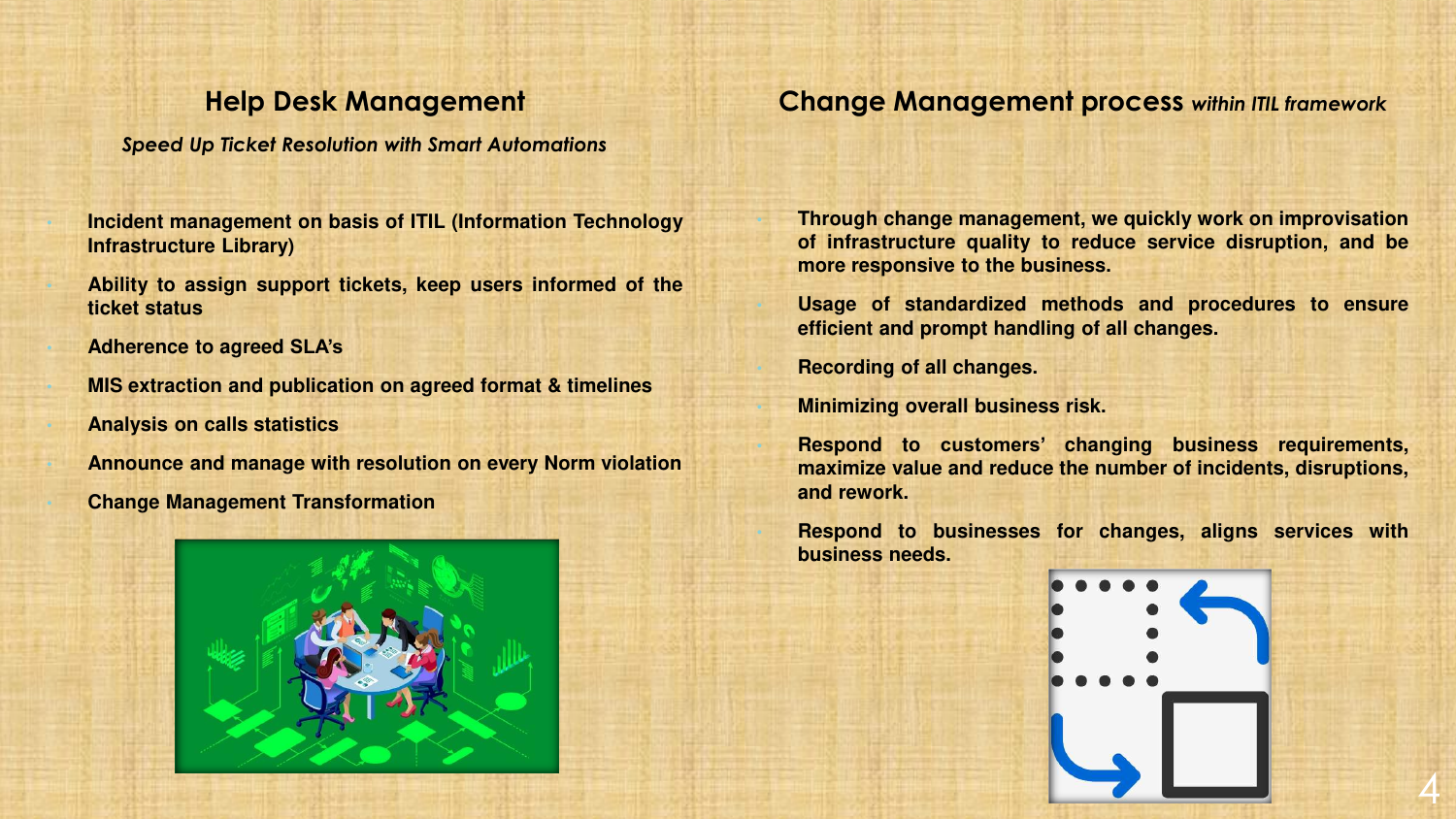#### **Root Cause Analysis Process**

*Two processes hand in hand*

•**Through RCA process, we check what went wrong and accurately report the impact of the incident and or failed change so that the results are understood and a similar incident can be avoided in the future.**

•**RCA process is primarily focused on identification and reporting.**

•**Through Problem Management, we can eliminate systematic issues at once, for simple purpose of improving overall availability and reliability of Service Management.**

•**Problem Management is focused on Problem Identification and Elimination.**



#### **Network Management**

*Process of managing networks for fault and performance*

•**Identification and proactive rectification of LAN and WAN faults**

•**Monitoring of connections and network devices to maintain LAN and WAN efficiency**

•**Network plotting should be performed automatically based on pre-set mapped services**

#### **Mail Management Services**

•**Configuration of emails for new users and deletion of email ids for existing users**

•**Setting up of effective email policies like email forwarding, insertion of rules in email to avoid them being misused or shared**

•**Access and authority can be given to use Directory listings; additions can be made as per requirement**

•**Regular updation of antivirus files to protect against virus attacks**

•**Monitoring of mail queue at regular intervals to check faster response**

•**Ensure email replication between internet and server**



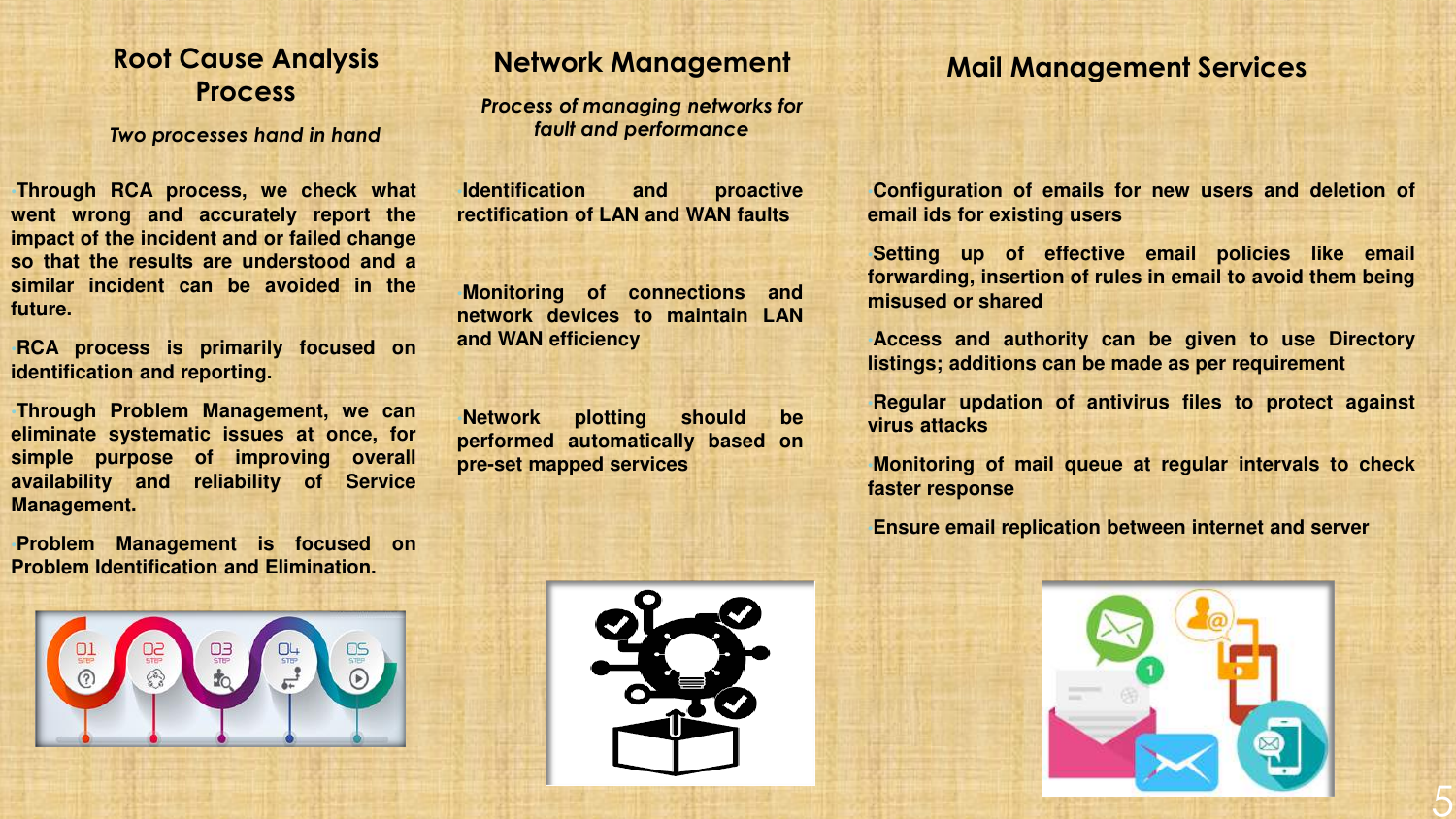#### **System Administration and Security Services**

•**Monitoring of CPU utilization and disk space management**  •**Resolving server platform issues with time as valuable parameter** •**Ability to install OS and other necessary software as and when needed** •**Collaborating system parameters for optimum performance** •**New user accounts creation be made simple, with defined rights & privileges assigned**

•**Ensuring strict access to confidential system files** •**Reporting and taking necessary action on any security breach** •**Monitoring of remote logins and file access / transfers/ sharing** •**To check mail server for parallel access or security breach**



•**SLA freezing on basis of pre-defined and mutually agreed availability requirements**

•**Incident escalation on warranty / AMC support services**

•**Performance evaluation and service reporting**



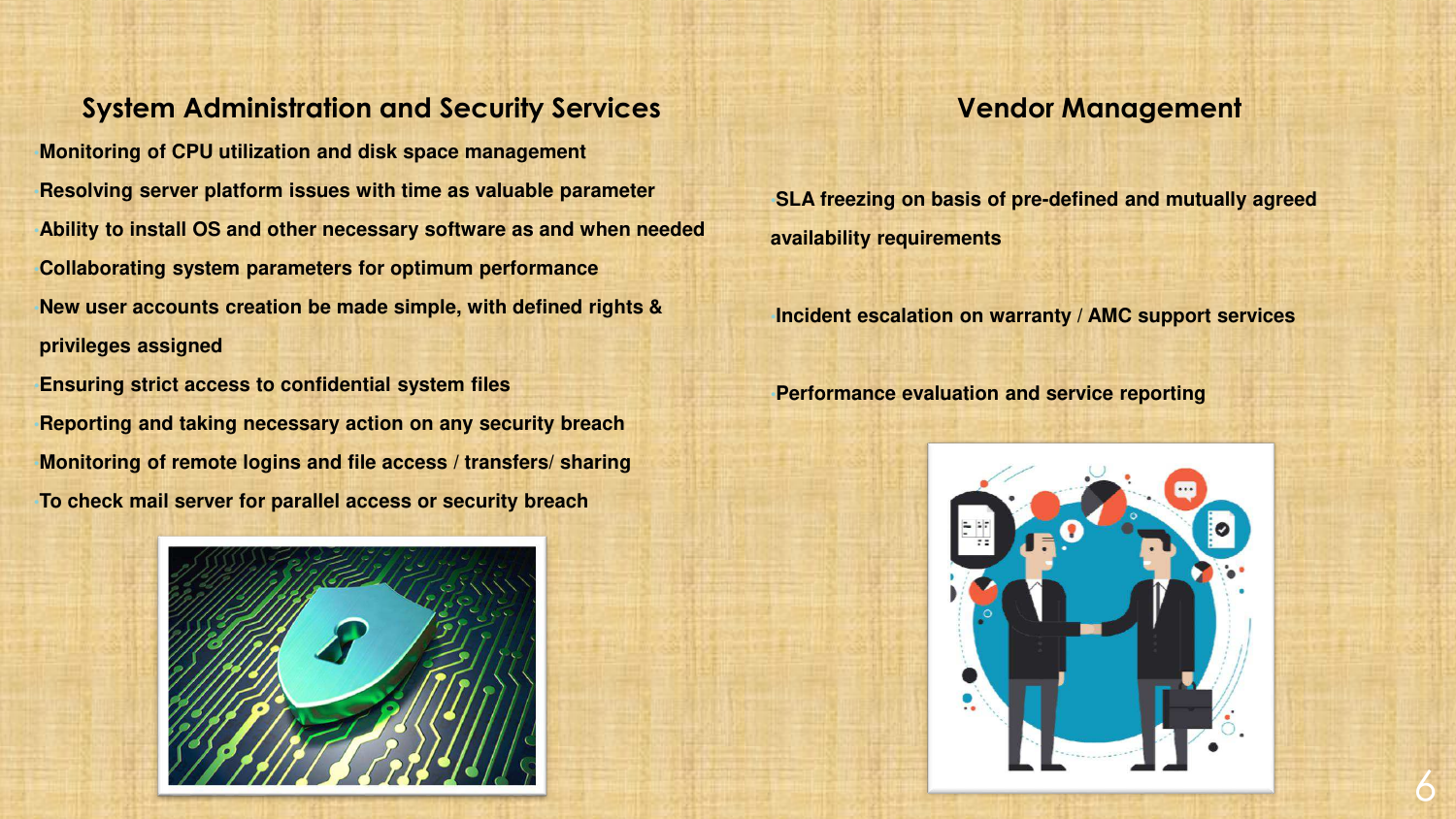#### **IT Asset Management**

#### **Backup Management**

•**Contract management by maintaining inventory of IT and Non-IT assets and track details throughout its lifecycle**

•**Regular creation and updation of software inventory**

•**Maintaining records of installation of new machines, any movement within sites, change in configuration of machines at any point**

•**Creation of barcodes and periodic asset verification**

•**Regular MIS report generation and dashboard reports creation**



•**Planning and preparation of backup strategy**

•**Ensure regular backup and various drills of restoration on basis of predecided agreement**

•**Foresee proper labelling and storage of backup media**

•**Restoration of data in case of any requirements or disaster recovery** •**Regular backup of nodes on requirement / need basis**

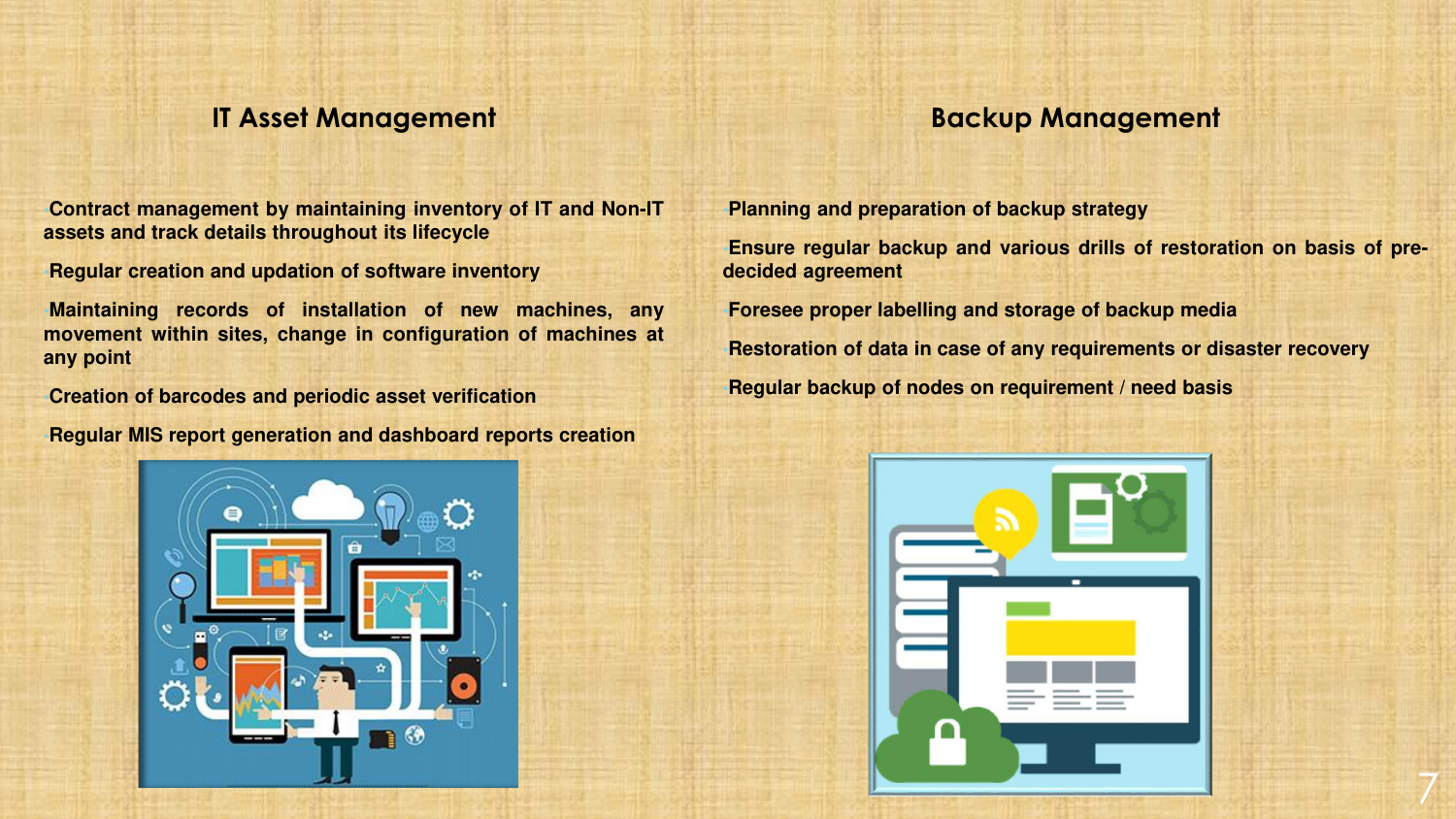#### **Internet Traffic Monitoring Services**

•**Regular Traffic monitoring and leased line bandwidth efficiency check**

•**Vendor management to monitor traffic services with no delay or escalation**

•**Internet traffic monitoring is needed to review, analyse and manage network traffic for any abnormality.**

•**Brings visibility to internet network traffic and identifies slow applications , detects spyware etc.**



### **Server Management Services**



•**Creation of new file systems and correction of existing file system inconsistencies**

•**Creating / Modifying / Deleting users**

**and groups as per requirement**

•**Installation of OS upgrades and patches as and when provided by security administrator**

•**Re-installation of Operating system if needed**

•**Performing periodic system tuning for better performance**

•**Escalating unresolved problems to the principal vendor for faster resolution on raised service requests**

## **Endpoint Security Control**

•**Review of security policy and its related maintenance**

•**Malicious code protection support to control Virus, Ransomware and Spam attack**

•**Installation of Firewall, IDS, Content filters, PKI support**

•**Ransomware protection is an additional feature to provide greatest possible safety.**